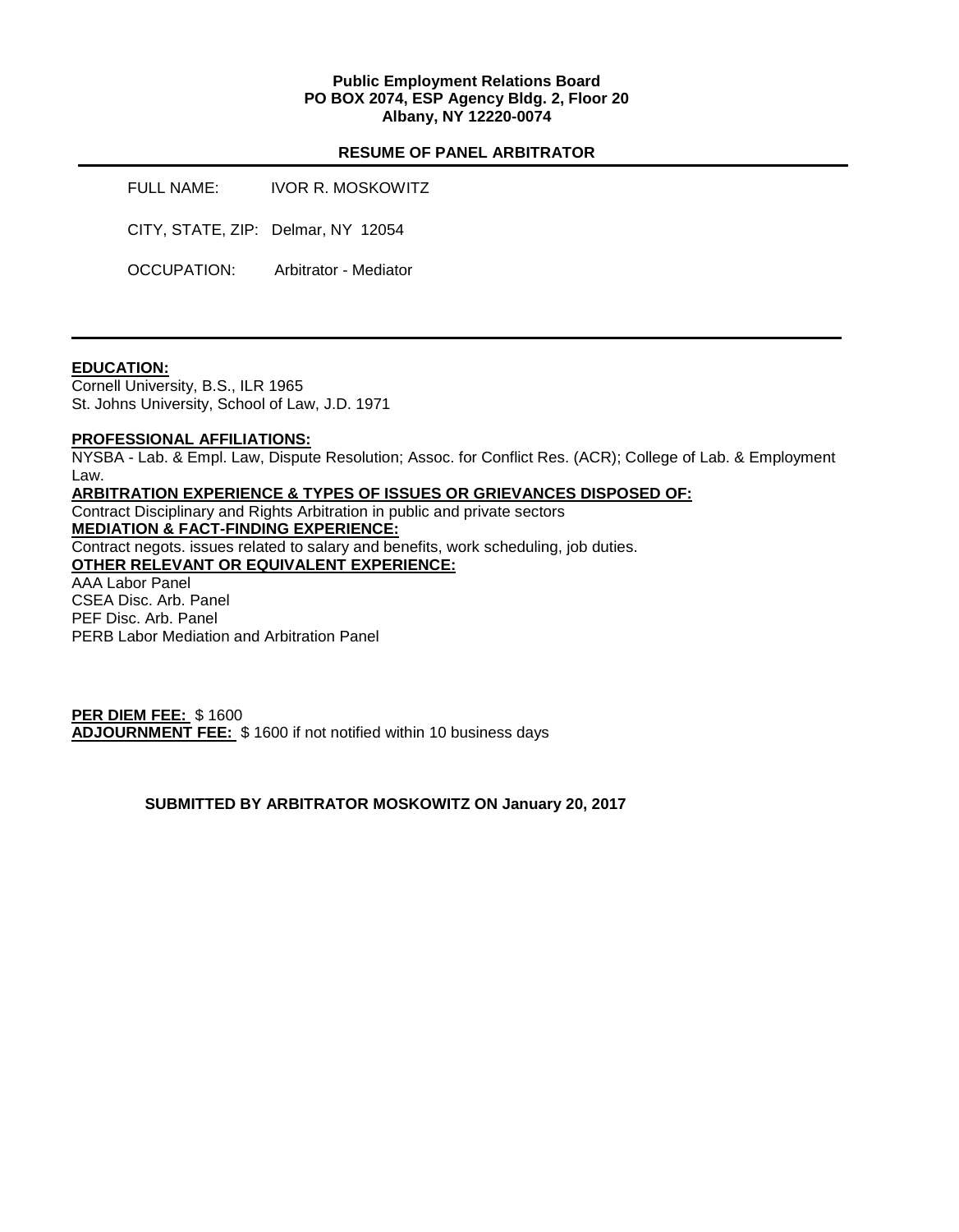#### **Public Employment Relations Board PO BOX 2074, ESP Agency Bldg. 2, Floor 20 Albany, NY 12220-0074**

# **BILLING DISCLOSURE STATEMENT**

### ARBITRATOR'S NAME: **IVOR R. MOSKOWITZ**

The following is a description of my fees and expenses:

### A) HEARING TIME.

- (1) My per diem is \$1600 for each day or any part thereof spent hearing a case.
- (2) If a hearing day exceeds 8 hours, I charge:

 $\Box$ a second full per diem  $\Box$ a prorated per diem

10-12 = 1/2 day; over 12 = \$1600 additional

 $\Box$ no additional charge  $\Box$ other (describe) : Over 10 hours of hearing, I charge:

(3) Additional comments:

### B) STUDY TIME.

- (1) I charge \$ 1600 for each day spent in preparation of the opinion and award.
- (2) This charge  $\boxtimes$  will  $\Box$  will not be prorated for partial days devoted to such preparation.
- (3) Additional comments:

# C) TRAVEL TIME AND EXPENSES.

(1) When travel time plus hearing time exceeds hours in a calendar day:

 $\boxtimes$  Not applicable (no additional charge)

 $\Box$  I charge as follows (describe):

(2) I charge for actual, travel-related expenses incurred in connection with the case  $\boxtimes$ YES  $\Box$  NO.

Where appropriate, a mileage charge for auto travel will be billed at:

 $\boxtimes$  Prevailing IRS rate  $\boxtimes$  Other (describe): Air fare rate if substantially equivalent to auto.

(3) When the scheduled hearing day(s) requires an overnight stay:

 $\boxtimes$ There is no charge, other than for lodging and subsistence.

 $\Box$ I charge as follows (describe):

(4) Additional Comments: